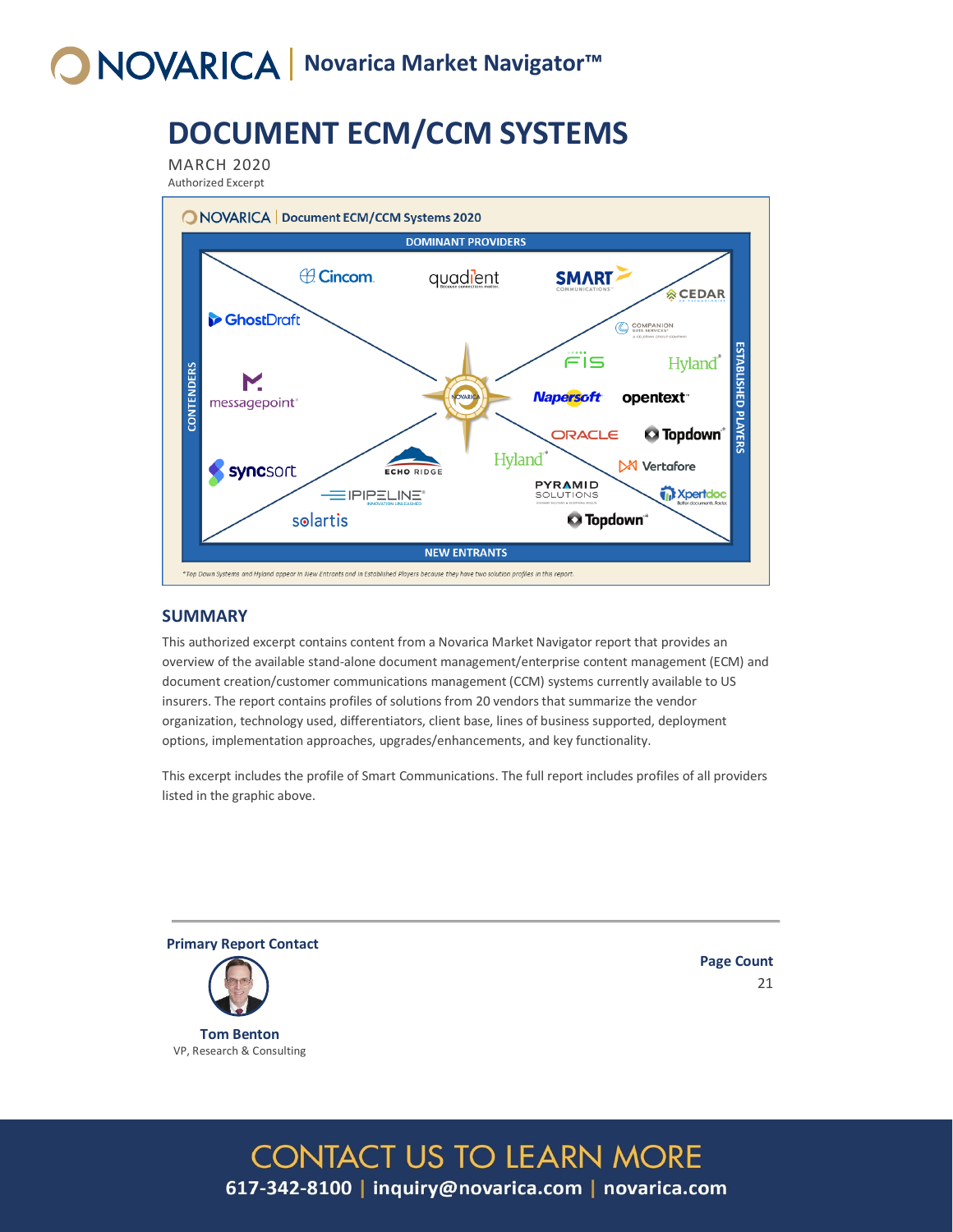

### <span id="page-1-0"></span>**TABLE OF CONTENTS**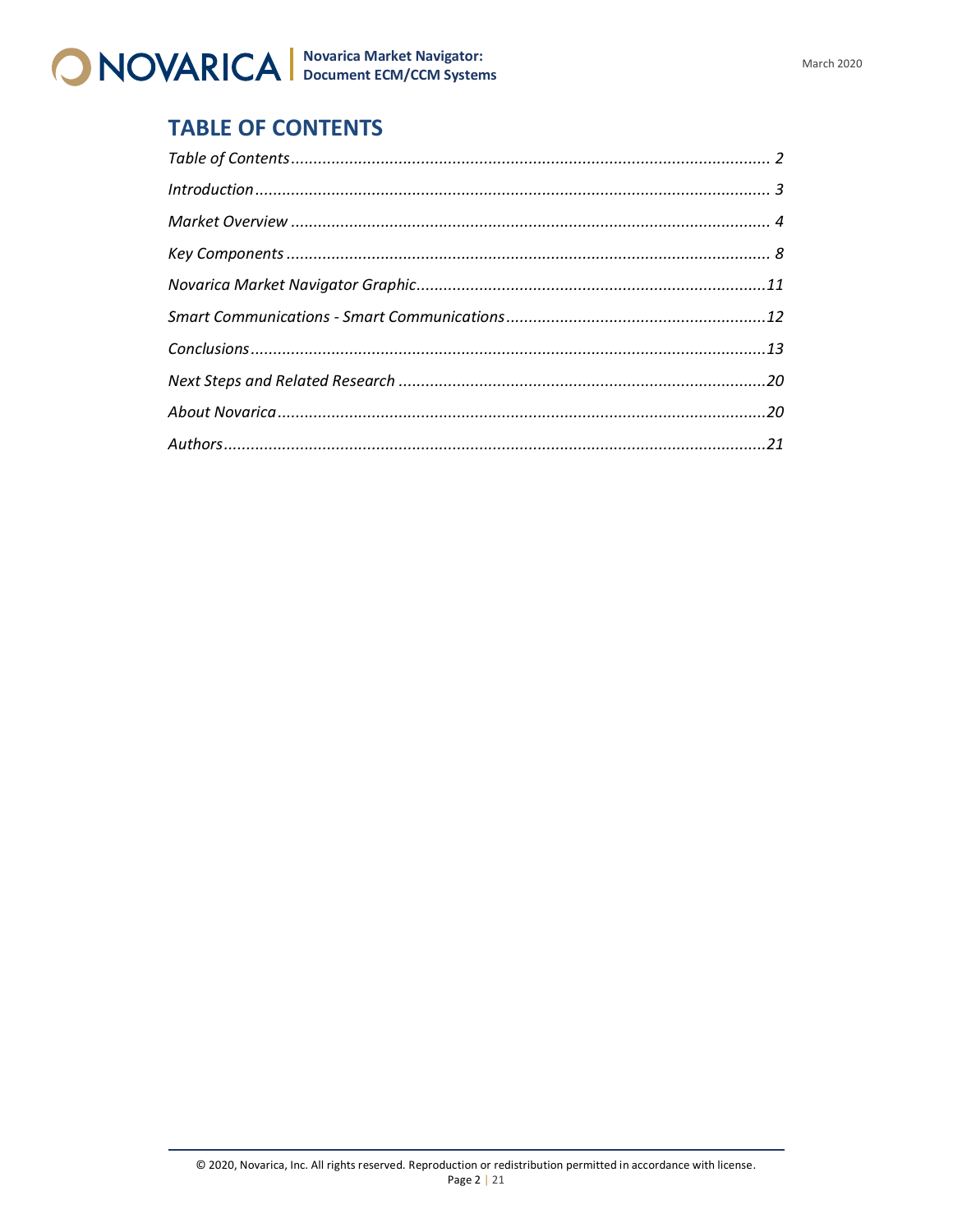

### <span id="page-2-0"></span>**INTRODUCTION About this Report**

This report provides an overview of the current solution provider marketplace for document management/enterprise content management (ECM) systems and document creation/customer communication management (CCM) solutions. Novarica designed this report to assist property/casualty and life/health/annuity insurers with drawing up shortlists of potential providers based on vendor market position and offering details.

Novarica Market Navigator™ reports do not provide subjective analyses of vendor solutions. Information in these reports are based on factual responses to a universal RFI that Novarica distributes, and follow-ups with the vendors to validate and confirm responses.

The RFI covers details of organization, technology stack, client base, and key functionality. Profiles also include a summary of key differentiators, supported lines of business, deployment options, implementation approaches, and how vendors handle upgrades/enhancements. Vendors may also provide screenshots of their products, when available.

These reports do not render judgment since the specific situation and the needs of the insurer will determine the fit between a potential provider and an insurer. Novarica provides these types of advisory consultations to more than 100 insurer clients through its retained advisory services.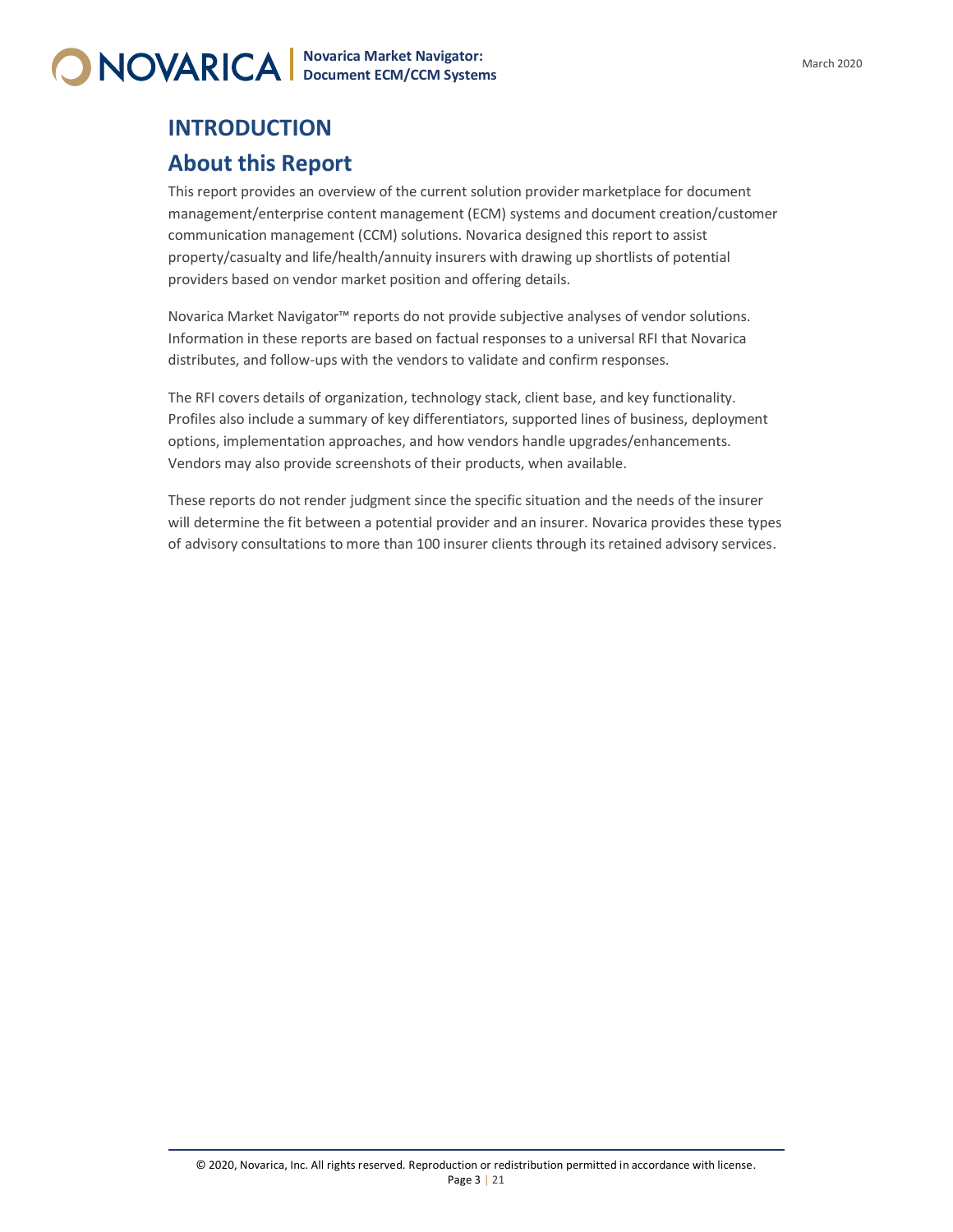

### <span id="page-3-0"></span>**MARKET OVERVIEW**

Many insurers have prioritized customer experience (CX) initiatives to meet growth and retention goals. The importance of CX has led insurers to evaluate their customer interactions to provide experiences that meet customer expectations with consistent messaging and branding across virtually any preferred mode of communication and for any policy that individual customers desire to access. Many insurers look to document creation and customer communications management (CCM) solutions to provide customer communication improvements for policies, notifications, and other documents relevant to the customer journey.

Insurers have traditionally depended on paper and electronic documents for information storage and transmission. Still, the growth of other content-generating technologies and internet services has increased the use of different forms of unstructured data. Many insurers are updating, replacing, or consolidating document management and enterprise content management (ECM) systems to manage this content, whether for internal efficiencies, improved customer interactions, or analytics and reporting.

CCM and ECM solutions provide insurers value across the three levers of value: sell more, manage risk better, and cost less to operate. Solutions provide improved customer experience and better information flow to enable distribution channels to sell more. They help insurers manage regulatory compliance for data security and privacy by improving the management of documents across media types. They also can reduce costs through workflow capability improvements and better electronic document storage and retrieval.

### **The Document Flow Map**

Insurance relies on the flow of documents across internal processes and communications during the customer journey. Product design requires the management of regulatory filings; marketing and distribution require the development of collateral and statements for distribution channels. Many of these documents are created with templates stored in a content archive for reuse.

Underwriting operations involve the input and output of applications and other documents, which may require storage and maintenance in a document archive for retrieval and use in other phases of the customer journey. These other phases—including issue, billing, service, and claims—rely on customer communication management for providing policy documents, notices, and statements, as well as on enterprise content management for storing, searching, and retrieving documents that relate to customer interactions.

Documents are increasingly migrating from paper to electronic forms and channels, but physical documents remain the core of how insurers communicate internally and with customers and distribution partners.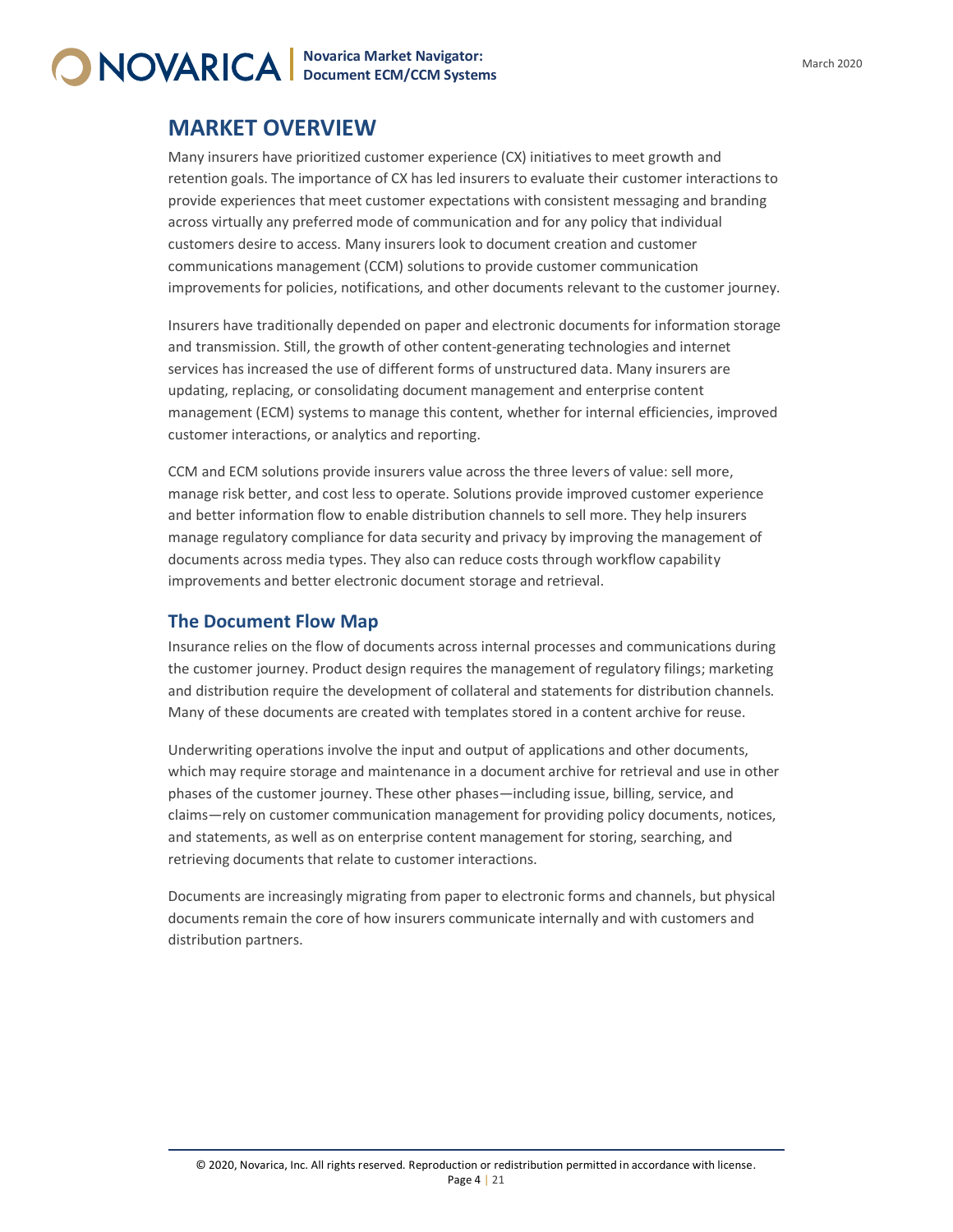

*Figure 1: Insurance Document Flow Map*



### **Document Management and ECM Systems**

Enterprise content management is an important function for insurers due to the increasing focus on customer experience, new communication channels with content that requires storage and management, and business demands to leverage internal and external customer data better. ECM refers to systems that manage the intake, storage, workflow, and distribution of various content that an organization's business functions use. ECM is a broad term that, for insurers, often includes document management and workflow, document creation/customer communication management (CCM), and other related content management tools, such as web content management (WCM).

Document management and ECM solutions manage external documents that organizations receive, e.g., applications, underwriting requirements, claims documentation. These solutions typically include functionality for scanning and indexing, search and retrieval, workflow management, as well as integration with underwriting, claims, and customer service applications. Most document management solutions include workflow functionality; many also include case management and mobile capabilities.

ECM capabilities, if part of the solution, are usually integrated with the CCM solution and not provided as a stand-alone option. The CCM and ECM markets have seen significant consolidation since previous Novarica Market Navigator reports—a primary reason this report profiles both categories.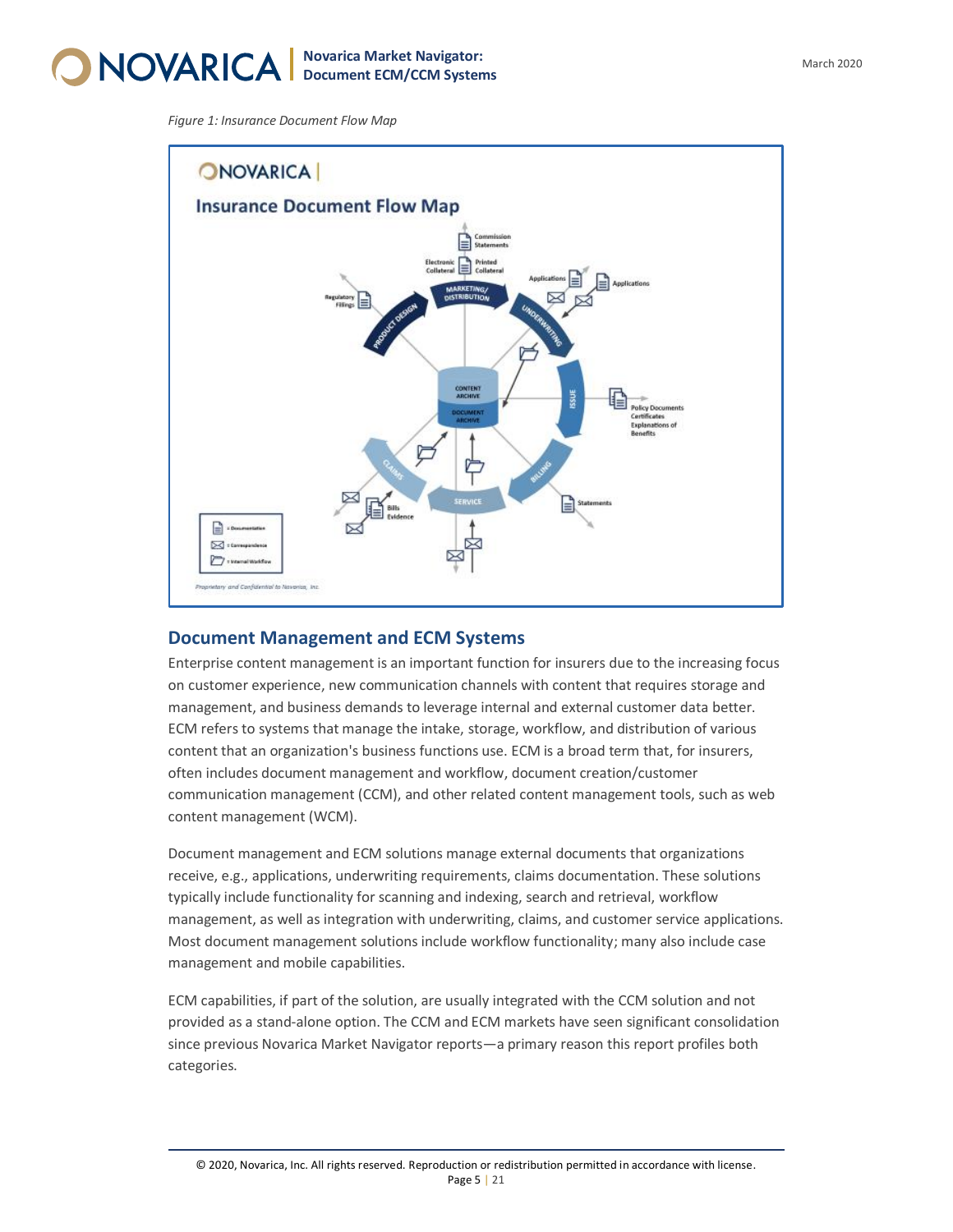### **Document Creation and CCM Systems**

Paper and electronic documents remain the dominant communication medium for insurers despite increases in web-based communications. Novarica defines **document creation** solutions as those whose primary concern is the composition and creation of documents, including policies, forms, customer and claims correspondence, and account statements.

**Customer communication management (CCM)** is a related area of services and solutions that focuses on providing universal messaging and branding across desired customer channels (e.g., print, email, mobile, text) to deliver tailored messages. Customer communication management also focuses on providing cross-sell opportunities via advertising or educational material that targets specific customers. Customer communication may require data integration across disparate core systems to provide customer-focused (rather than policy-focused) interactions. Many solutions work to provide document creation and CCM capabilities, though a few provide niche document creation or CCM capabilities and services without document creation functionality (e.g., NEPS, Prinova).

Document creation/customer communication management systems focus on the composition and creation of content for external use. These solutions typically include tools for creating content for documents, web presentations, and mobile messages, along with other communication channels, ensuring content delivery in a timely, accurate, and customizable manner.

Some vendors also provide capabilities for customer communication intake, including applications and other forms. The use of this functionality is not widespread; it is not generally considered an alternative for other solutions for application and forms intake. Another trend is that vendors include more analytics to measure and report on customer interactions as well as to analyze interactions for marketing and sales campaigns. Vendors are also providing improvements to workflow and collaboration capabilities. Finally, with increasing attention on data security and privacy, most vendors are staying current with regulation to provide insurers with improved regulatory compliance.

Vendors report continued insurer preference of SaaS subscription models and cloud platforms for implementation. The insurance industry has lagged other industries in cloud adoption for CCM, but solution providers note that more insurers now deploy in private and public clouds, e.g., AWS, Azure. Many vendors are beginning to leverage emerging technologies like AI/machine learning, advanced analytics, and RPA or are placing them on long-term roadmaps. Some solution providers are beginning to deploy chatbots and voice assistants or video interactions as delivery channels for customer communications.

### **What Insurers Want**

Insurer document creation strategies are generally part of customer communications improvement strategies, including correspondence and statements. Insurers need to make sure that their customer documents are timely, accurate, and customizable. The goal is often an improvement to customer satisfaction and cross-sell rates.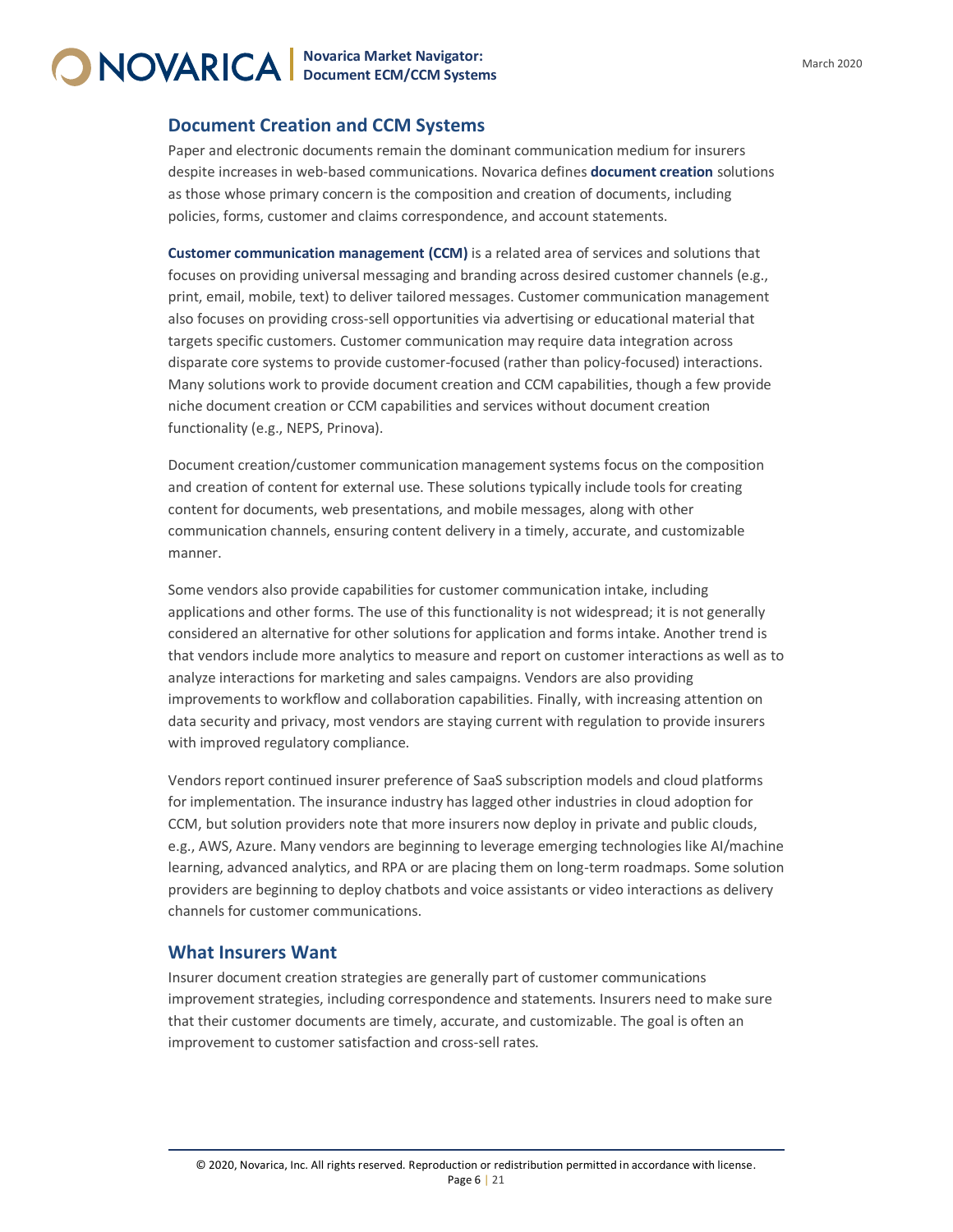Insurers tend to invest in document creation solutions as part of improvements to policy issuance capabilities so that the inability to get new policy documents set up in a legacy administration and issuance system does not impact speed to market.

Modern claims, policy, and billing systems often have basic built-in document creation functionality. However, carriers looking for multi-channel delivery, improvements to look and feel for documents, or better content management capabilities look to more robust document creation solutions. Carrier needs vary depending on the volume and complexity of the types of documents they generate. High-volume production (e.g., policies, bills, statements) uses different capabilities than low-volume correspondence (e.g., manuscript forms). Most carriers need both capabilities. In claims, for example, there may be some highly automated communication (e.g., we received your claim) and other communication that is specific to a particular claim (e.g., an offer of negotiation).

Insurers also are considering enterprise content management to improve the management of documents, including unstructured data like video, which insurance operations increasingly use. Insurer document management strategies are driven by workflow improvement initiatives and the availability of data to improve customer experience. Insurers typically prioritize the following attributes when evaluating document management solutions:

- **Document intake and indexing capabilities:** The ability to capture and store content from various communication channels, along with indexing and assigning metadata to transform content into structured data for use in business intelligence and reporting tools.
- **Fast retrieval of content:** Quick retrieval of documents, audio, video, and other types of content for improved responses to internal and external queries for application, account, and claims information.
- **Workflow and case management tools:** These tools enable automation and the efficient operation of core insurance processes, e.g., underwriting, customer service, claims.
- **Insurance-focus:** Document management is more of a horizontal technology. Many document management solution providers serve multiple industries. Insurers look for how well the vendor understands the insurance industry and the infrastructures with which the solution will need to integrate.
- **Regulatory compliance:** The increased attention of regulation on data privacy and security leads insurers to consider updating their document management solutions. Insurers are requiring vendors to take more of the risk and responsibility for regulatory compliance related to documents and correspondence.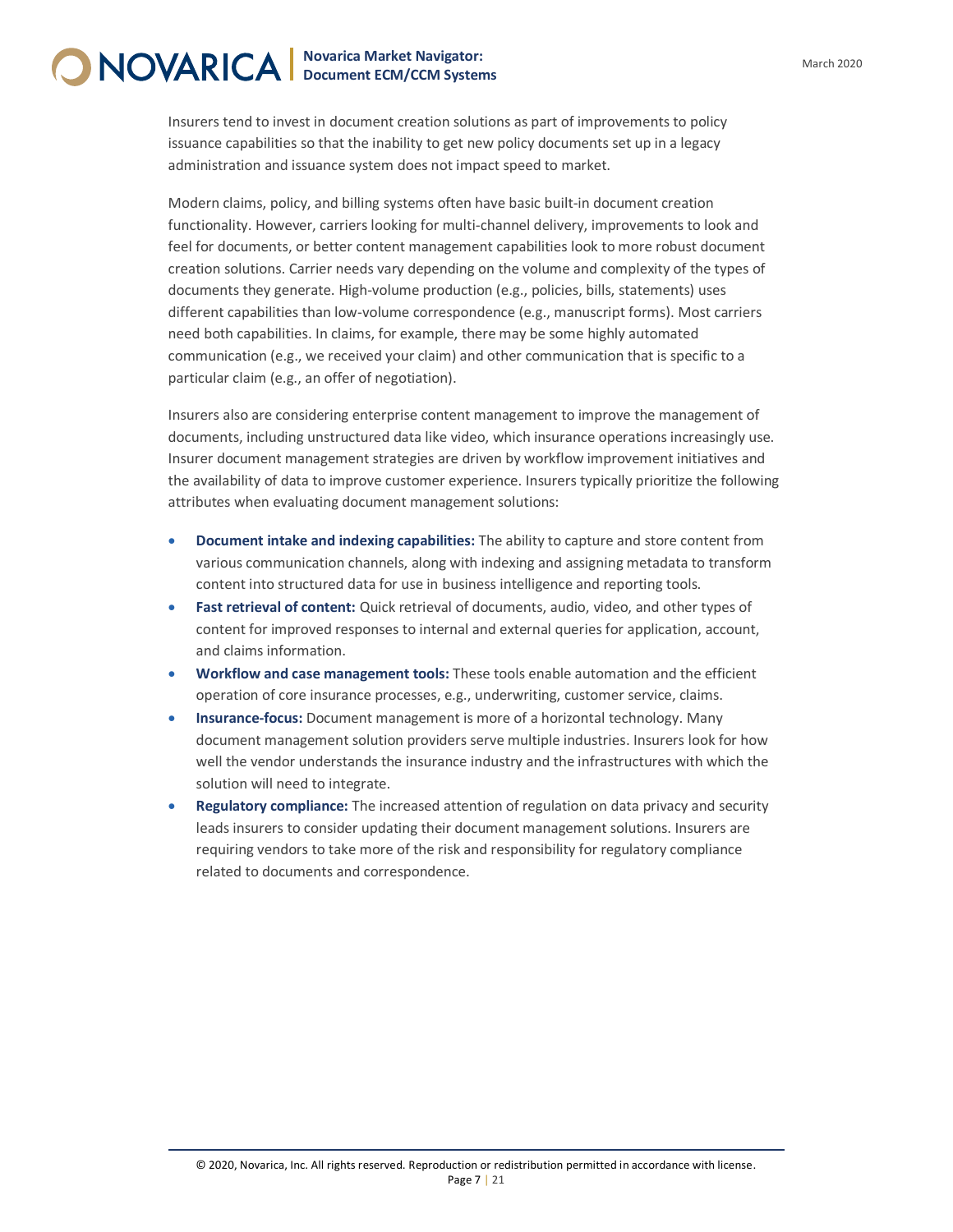

### <span id="page-7-0"></span>**KEY COMPONENTS**

*Figure 2: Novarica Insurance Core Systems Map (Exploded View/At-a-Glance)*



Key document ECM/CCM features and components that Novarica surveys include the following:

### **Enterprise Content Management**

### **Intake and Capture**

Document management begins with capturing and storing content from various communication channels. ECM solutions may include or depend on other solutions for OCR capabilities or for capturing bar codes to enable the efficient storage and retrieval of captured documents.

### **Index and Archive**

ECM solutions must also index and assign metadata to transform content into structured data for use in business intelligence and reporting tools. Search and retrieval solutions must also provide fast content retrieval for improved response to internal and external queries for application, account, and claims information.

### **Security**

Solutions ensure the security of documents via encryption, role-based security, automatic backup and storage, and audit controls.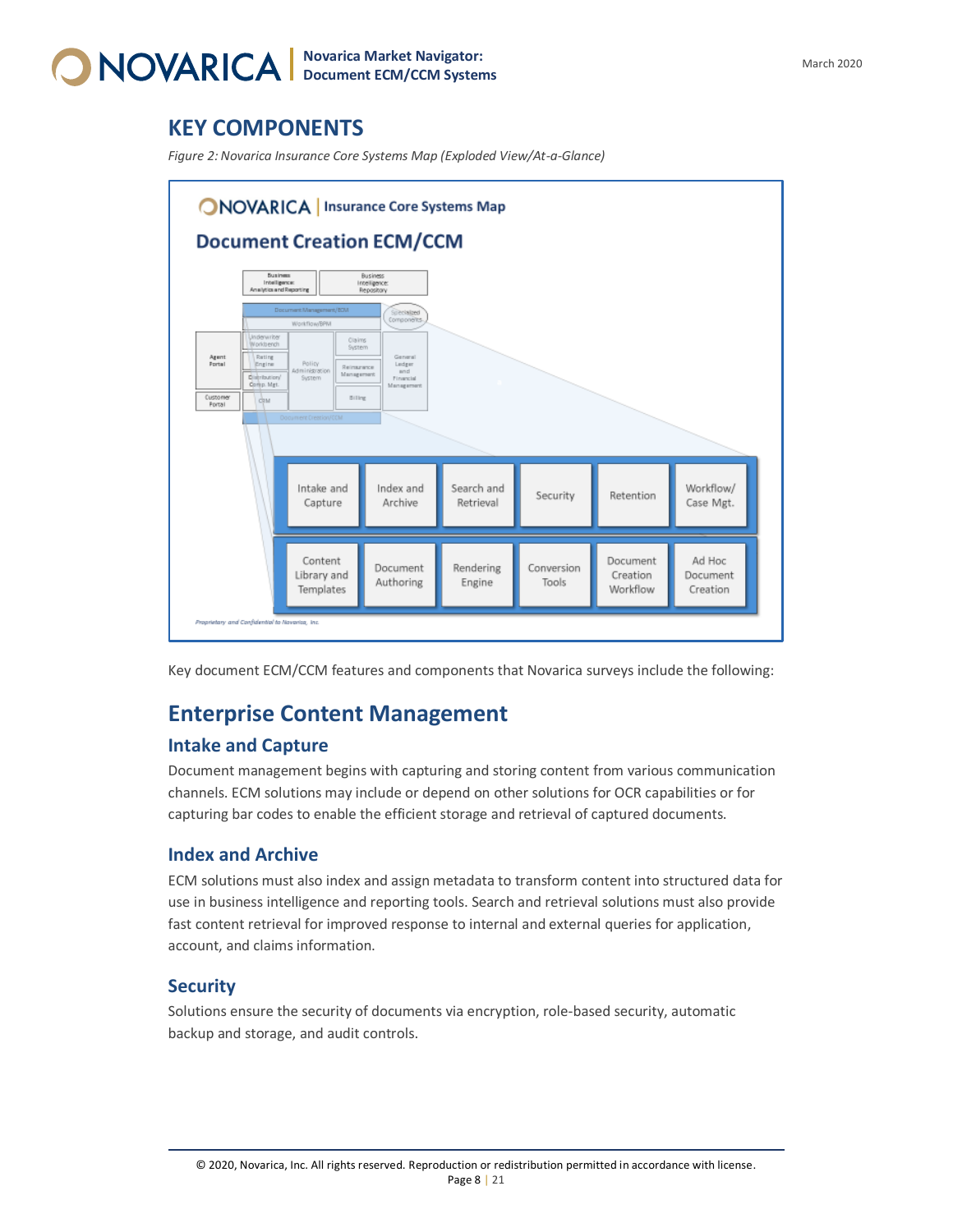

### **Retention**

A core capability of ECM solutions is document and data storage according to operational and regulatory guidelines.

### **Workflow/Case Management**

ECM solutions should provide tools to enable automation and the efficient operation of core insurance processes.

### **Customer Communication Management**

#### **Content Library and Templates**

A solid technology platform with plenty of features and functionality is vital, but insurers are also looking for vendors with insurance domain expertise. Nowhere is this more important than in the preexisting content that comes with a system. Many vendors provide a large library of standard forms (e.g., ISO/ACORD forms, state-specific forms, sample correspondence letters) that they have already converted into proprietary templates.

### **Document Authoring**

CCM/document generation tools typically come with an environment for authoring document templates. The authoring environment may be a proprietary toolset with integrations to the larger system, a standard content tool (e.g., Microsoft Word) plus some data-mapping plug-ins, or a simple text editor and a dictionary of keywords.

#### **Rendering Engine**

Once the solution creates the document templates, the rendering engine merges the correct template with live data to generate the final documents. A simpler system might work as a mail merge with text output, while a more complex engine will integrate graphics, tables, and advanced rules.

Some systems focus on batch rendering tens of thousands of complex policy documents; others might excel at ad hoc creation of single correspondence letters from simultaneous users. Either way, the rendering engine does the work in the background to create the document output.

### **Conversion Tools**

Insurers have spent decades building large libraries of forms for use across the organization. The most time-consuming part of a new CCM implementation is migrating all of those documents into a system's template with the right data mappings and keywords.

Conversion tools help speed up the process of loading existing forms into the new format. It can help if the insurer's existing library is based on Microsoft Word, and the new CCM system also uses Word as the template format. There will still be much work to do with or without conversion tools.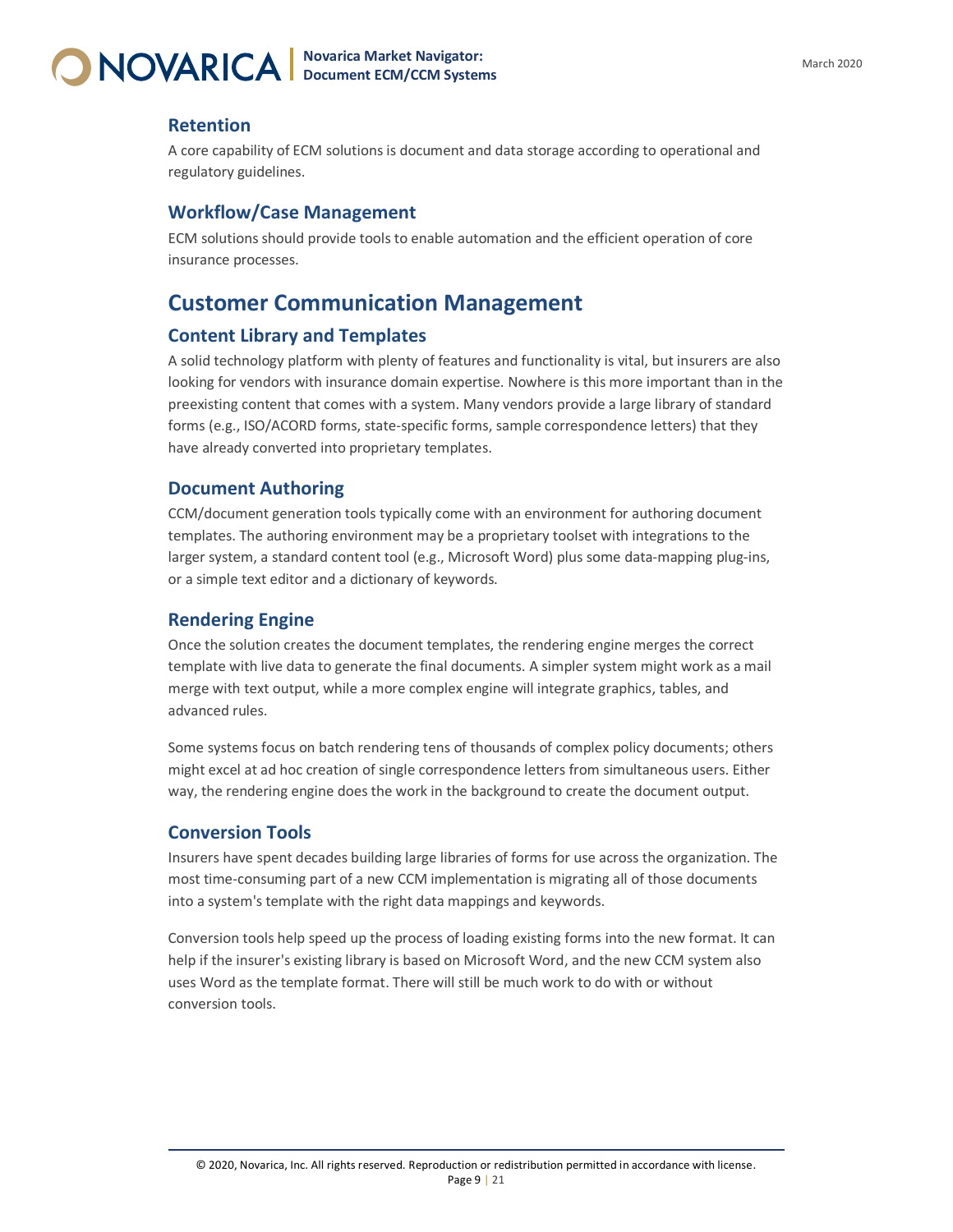

### **Document Creation Workflow**

Document creation workflow tools include the management of existing assets, collaborative authoring, and approval cycles. Some documents—such as correspondence, manuscripted endorsements, or claims documentation—may need supervisor review and sign-off before release. Some systems have real-time monitoring and reporting of workflow processes for additions and changes to template content. Others include the ability to monitor new underwriting-employee work based on a percentage the manager defines.

### **Ad Hoc Document Creation**

Ad hoc document creation is when an end-user uses the tool to generate a document from a template and data in real-time. A common example would be a claims adjuster generating a response letter to an FNOL submission. An ad hoc document creation tool is an environment for reviewing and editing the generated document; it may be a simple text view screen, a more robust proprietary viewer, or a standard tool, such as Microsoft Word.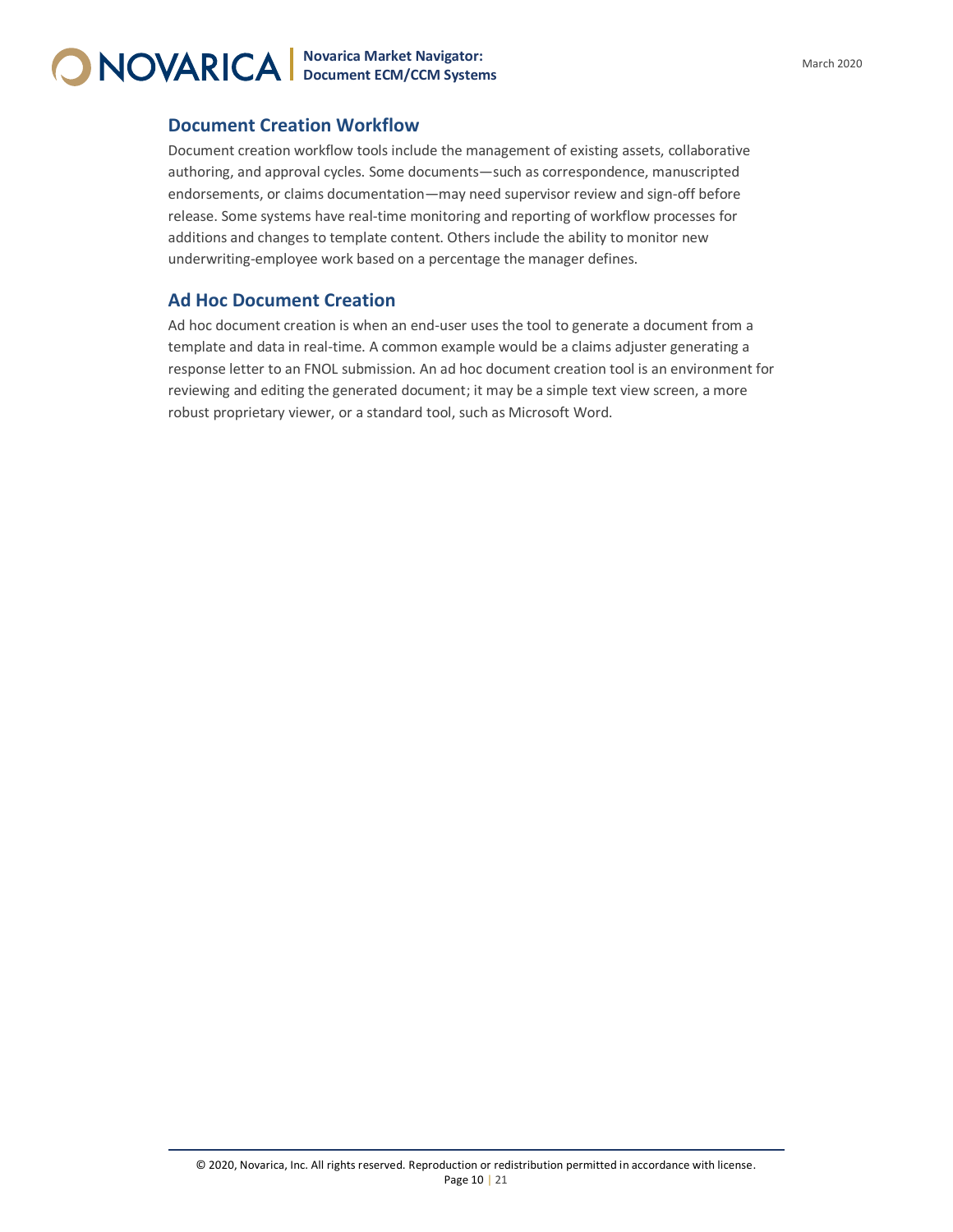### <span id="page-10-0"></span>**NOVARICA MARKET NAVIGATOR GRAPHIC**

The new Novarica Market Navigator Graphic provides an at-a-glance overview of major providers in a specific segment. It is intended to help insurers quickly understand who is active in the space and their approximately relative market positions. Each provider is shown in one of the following four categories:

- **Dominant Players** have strong market positions and momentum. Their solutions in the segment are well-known.
- **Contenders** have substantial customer experience and momentum.
- **Established Providers** have generally been in the market longer and have substantial customer experience.
- **New Entrants** are emerging providers in this segment. This category might include new companies and established companies with newer solutions. They typically have limited existing customer bases.

Note that the categories refer specifically to this solution area. A company may be a Dominant Player in one segment, but a New Entrant in another based on the maturity of the solution and depth of market experience. Positioning on the graphic within each segment is alphabetical.

Also note that a provider's category does not imply a subjective judgment on solution quality, delivery, or fitness for any specific company's needs. Companies should evaluate individual solutions carefully relative to their specific needs and should consider the company's delivery capabilities and organizational bandwidth in addition to recent customer experience.



*Figure 3: Market Position Document ECM/CCM Systems 2020*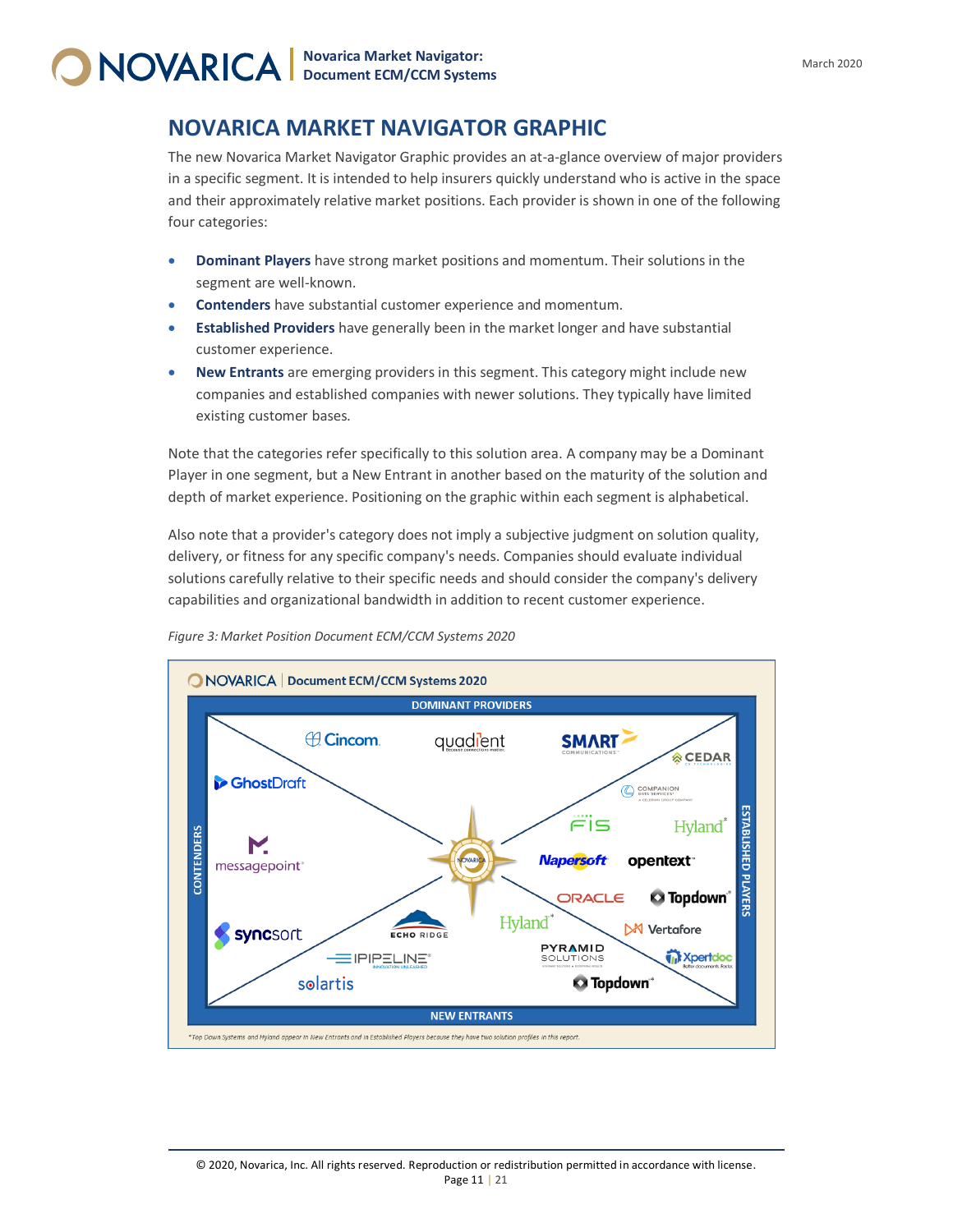### <span id="page-11-0"></span>**SMART COMMUNICATIONS - SMART COMMUNICATIONS**

### **Executive Summary**

- Smart Communications provides a cloud-based customer communications platform to more than 500 global brands. The company has global headquarters in London, UK, and North American headquarters in Manchester, NH. In July 2019, the company acquired Intelledox, a global digital transformation software company, to enhance its customer-experience-driven communications.
- Smart Communications employs 300 people. The company's annual revenue is in the range of \$50M-\$100M.
- It currently has 175 live US/Canadian insurer clients, most of which are using its document creation/CCM solution stand-alone (rather than as part of a suite). Clients are mostly smaller companies (under \$1B) and some larger (over \$1B) using the solution in personal lines with some commercial and individual lines with some group.
- Publicly announced clients include Prudential, Pekin Insurance, SafeAuto, MetLife, and American Family Insurance.
- The solution is a browser-thin client for all user interface functions. It is written primarily in Java with some JavaScript and .NET/C#.
- Configuration for workflow, rules, and document authoring are via tools for business users and non-IT staff. Configuration for screens and integration to third-party service calls is via developer tools, XML manipulation, or a scripting language.
- Implementation is available through the company's resources or a partner. Smart Communications offers its solution on company-managed, co-located data centers in the US and the UK or AWS in regions around the world. A SaaS delivery model is available that includes hosting, license, maintenance and support, perpetual access to the latest version, and the implementation of upgrades.
- The company reports that the average time to initial go-live is 30 days or less and that the average cost is \$100K-\$500K.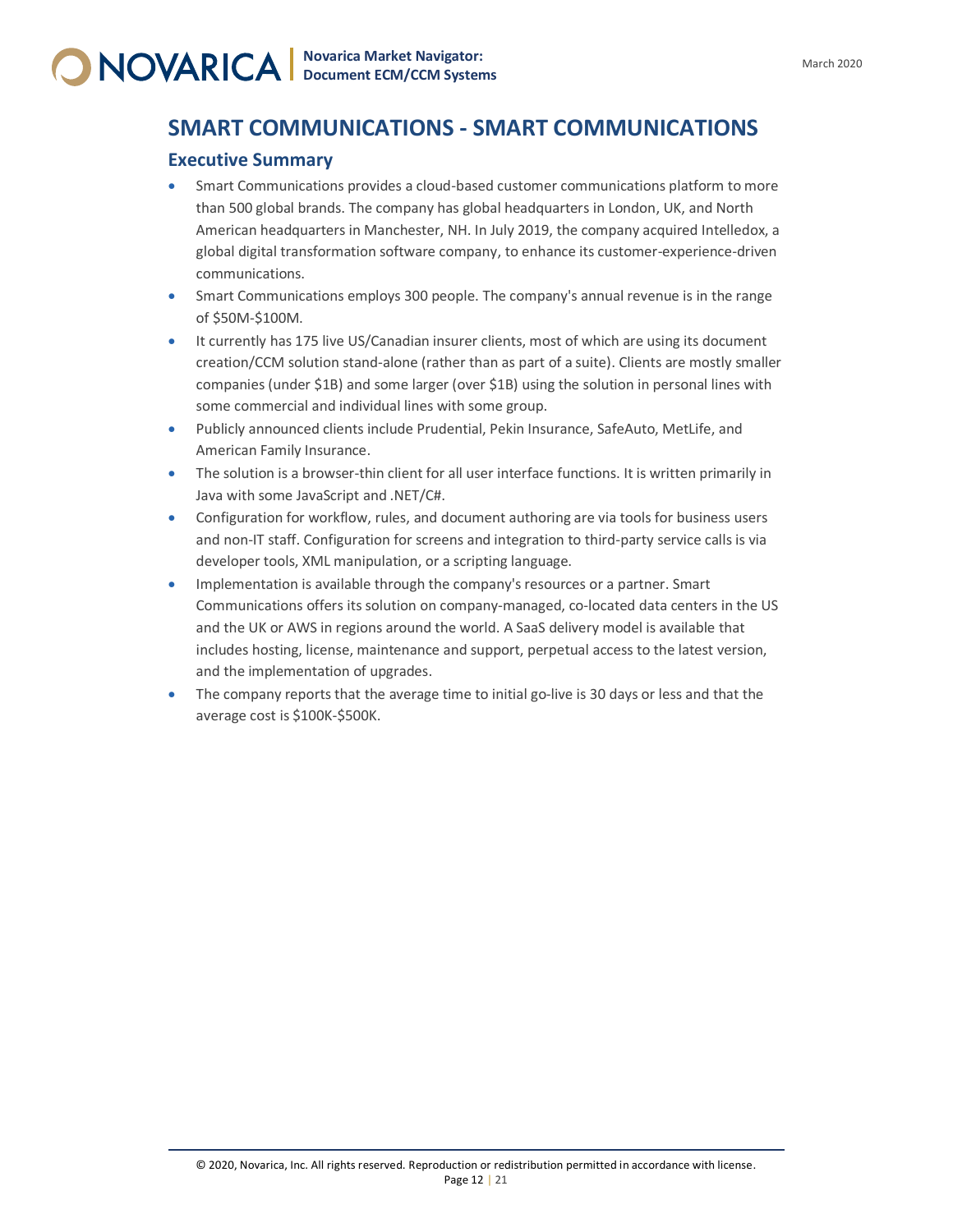

### <span id="page-12-0"></span>**Client Base**

Globally, Smart Communications has 500 clients live on its solution, 175 of which are insurer clients (i.e., MGAs, self-insureds) in the US and Canada. Most of these clients are smaller companies (under \$1B) and some larger (over \$1B) using the solution in personal lines with some commercial and individual lines with some group.

Publicly announced clients include Prudential, Pekin Insurance, SafeAuto, MetLife, and American Family Insurance.

### **Key Functions and Differentiators**

Smart Communications cites the key functions of Smart Communications as:

- Cloud-based, next-generation CCM
- Interactive, on-demand, and batch communications
- Omni-channel conversations throughout the customer lifecycle
- Forms transformation
- Facilitation of CX-technology integrations

The company cites as key differentiators that its solution was purpose-built with cloud deployment top-of-mind, offering deployment options that include multi-tenant SaaS, hybrid cloud, and via AWS; that the solution transforms traditional processes into digital-first experiences and one-way, static communications into two-way, interactive conversations; its cloud conversion framework, which offers integrations to CX technologies to enable enterprises to operate at scale and obtain a complete customer view; that it allows business users to delivery smarter conversations at scale while increasing internal efficiency; as well as its collaborative and interactive design, authoring, and editing.

### **Solution Architecture and History**

Smart Communications first went to market in 2004 as Thunderhead. In 2016, with the backing of AKKR, Smart Communications spun off as an independent company. The latest release was in October 2019. Smart Communications reports that 70% of the solution's customers are on the latest version, 20% are on an older version released in the last three years, and 10% are on a version older than three years. Approximately 80% of customers have been through at least one upgrade. The company also noted that in 2019 it acquired Indelledox, which transforms formsbased processes into conversational user experiences.

The company reports that the database is supplied through Smart Communications' multi-tenant SaaS and hybrid-cloud deployment options. The company also notes that Opsys software is not required for the server platform. The solution is written primarily in Java with some JavaScript and .NET/C#.

### **Configurability and User Interface**

The solution is a browser thin-client for all user interface functions. The solution offers mobile capabilities through an HTML5 user interface optimized for mobile use. Clients are not allowed to touch core code, but hooks have been provided to call external custom code.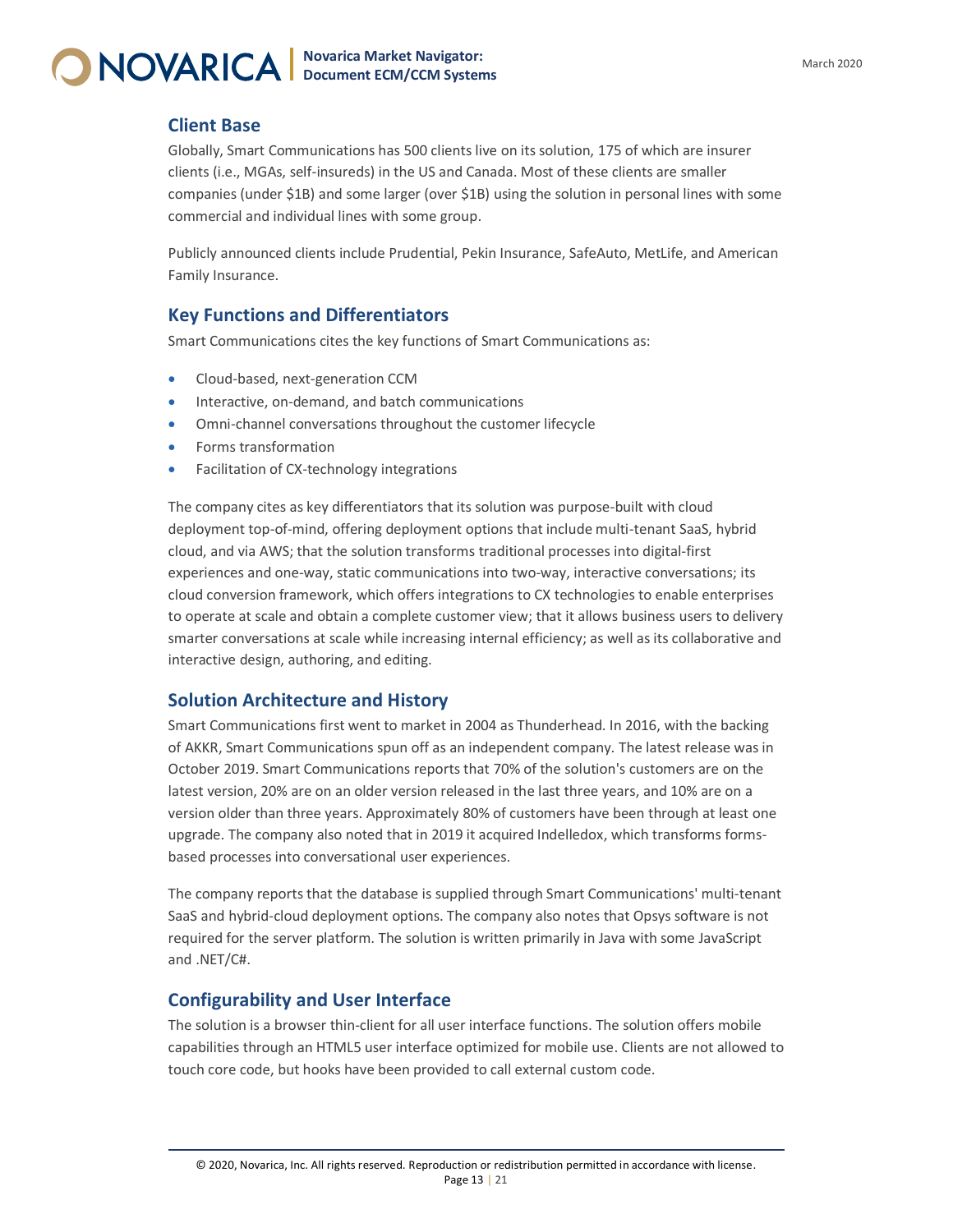Configuration for workflow, rules, and document authoring are via tools for business users and non-IT staff. Configuration for screens and integration to third-party service calls is via developer tools, XML manipulation, or a scripting language.

### **Deployment Options**

Smart Communications offers its solution on company-managed, co-located data centers in the US and the UK or AWS in regions around the world. A SaaS delivery model is available that includes hosting, license, maintenance and support, perpetual access to the latest version, and the implementation of upgrades.

### **Average Implementation Length and Cost**

Smart Communications implements the solution through the company's resources or a partner. It reports that the solution can be ready for initial go-live in 30 days or less and fully rolled out in an additional 90 days or less. The company reports that the average implementation cost is \$100K-\$500K.

#### **Support**

Of the 300 people employed at Smart Communications, there are between 50 and 100 on the product design and engineering team, between ten and 50 on the implementation team (not counting partnerships), and between ten and 50 on the support team. Global coverage of implementation and support is provided from teams based in offices located in the UK, US, and Australia. The company's development and SaaS operations teams are distributed between offices based in the UK and the US.

Smart Communications offers customer engagement initiatives such as an online community, online training, a customer advisory board, a user event (annual user conference), and training seminars.

### **Partnerships**

Publicly announced partnerships include Guidewire, Salesforce, Vlocity, Docusign, and EIS Group.

### **Functionality**

#### **Third-Party Integrations**

As a stand-alone document creation/CCM solution, Smart Communications has integrated with the following policy administration systems: Guidewire InsuranceSuite and InsuranceNOW, EIS Suite, Duck Creek, Vlocity, TriZetto Facets, TIA Solution P&C Admin, and FINEOS AdminSuite. Smart Communications has also integrated with the following claims systems: Guidewire InsuranceSuite and InsuranceNOW, EIS Suite, Duck Creek, Vlocity, TriZetto Facets Claims, FINEOS Claims, EY Insurance Nexus, and TIA Solution Claims.

In addition, Smart Communications has integrated with the following billing systems: Guidewire InsuranceSuite and InsuranceNOW, EIS Suite, Duck Creek, Vlocity, FINEOS Billing, EY Insurance Nexus, TriZetto Facets Collections, and TIA Solution Collections. Finally, Smart Communications has pre-integrated with the following CRM systems: Salesforce Sales/Service/Health and Financial Services Clouds and Microsoft Dynamics CRM.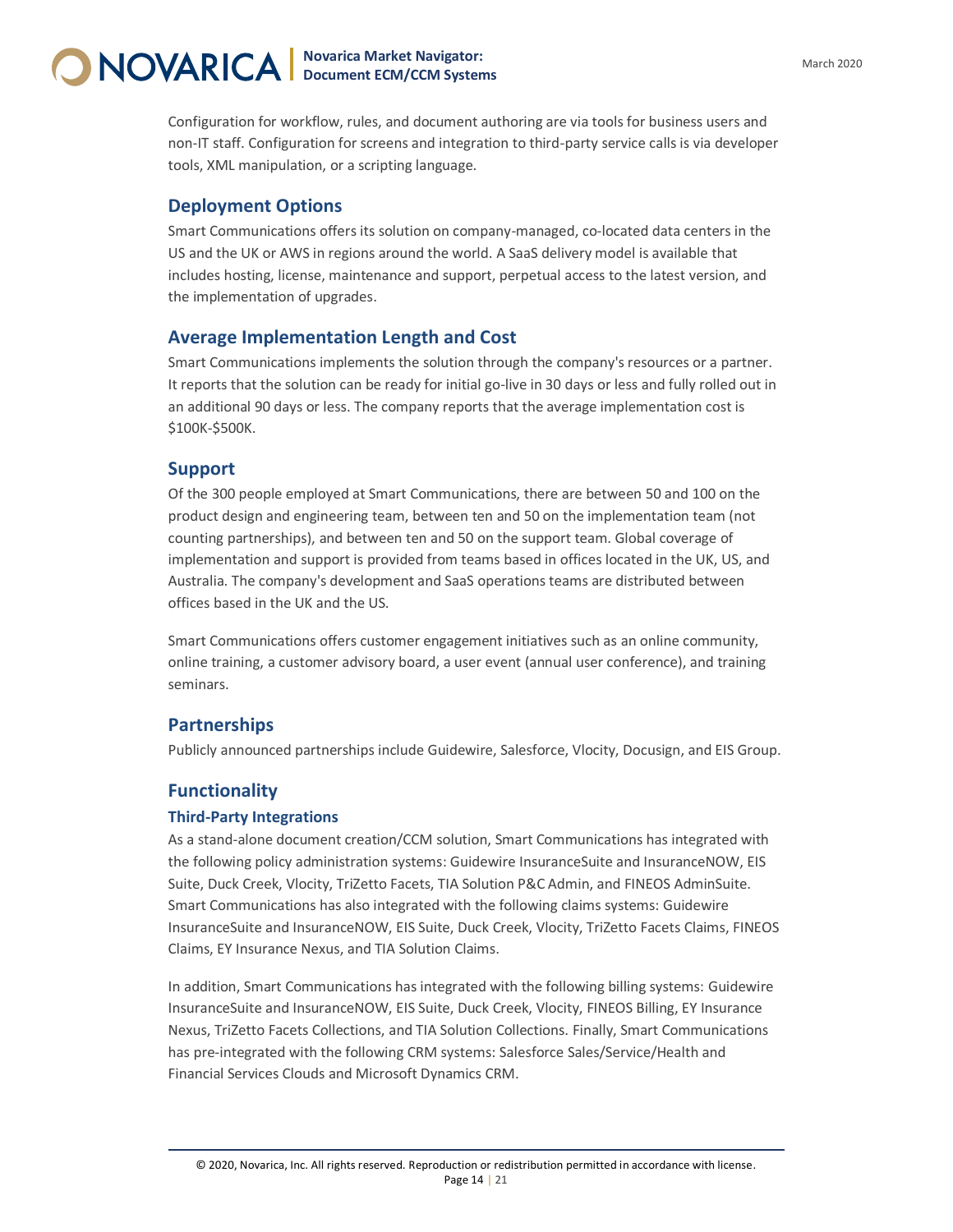#### **Document Creation/Customer Communications Management**

Document functions are designed to support mass-produced documents (e.g., statements) and ad hoc documents (e.g., correspondence, manuscripted policies). The solution does not include ACORD/ISO forms. (Smart Communications notes that clients can import forms from licensable forms libraries, e.g., Verisk.)

The primary authoring environment is a custom environment. Content and business rules are managed by the average business user. Schema mapping and data sources are maintained by technical resources.

The solution is designed to support print, e-delivery, and mobile output channels, as well as web, PDF, fax, voice assistants, chatbots, social media, and wearables. Managing preferences for print vs. electronic delivery is a standard function.

Clients primarily use the solution's built-in toolset for document authoring and content management workflow but also have the option to use external workflow/BPM tools. A content repository and content management tools are standard. Archival capabilities for all documents generated are available via out-of-the-box integration to a third-party system or service. The solution is designed to support industry-standard schemas like ACORD XML, ebXML, and XBRL out of the box.

#### **Document Management/Enterprise Content Management**

#### *Annotation*

Annotation capabilities, including collaborative groups, in-document image or electronic sticky note, comment-fields only, and individual, are standard functions.

#### *Base Functions*

The company notes that base functions are available in its CMS, which includes Boolean or context-sensitive search, metadata management, thesaurus/reference list metadata management, indexing, and full-text search.

The solution does not currently include image compression or OCR.

#### *Content Types*

The company notes that audio/video, images, and HTML/XML/web content types are available in its CMS.

#### *Document Policy Rules Management*

Access policies are available out-of-the-box. Retention policies are available with configuration via tools for IT analysts or BAs.

#### *Forms*

Electronic forms capture, the ability to trigger workflow based on electronic forms, and the ability to extract data from electronic forms are available out-of-the-box.

#### *Library Service Functions*

Online library service functions are available out of the box.

The solution does not currently include nearline or offline library service functions.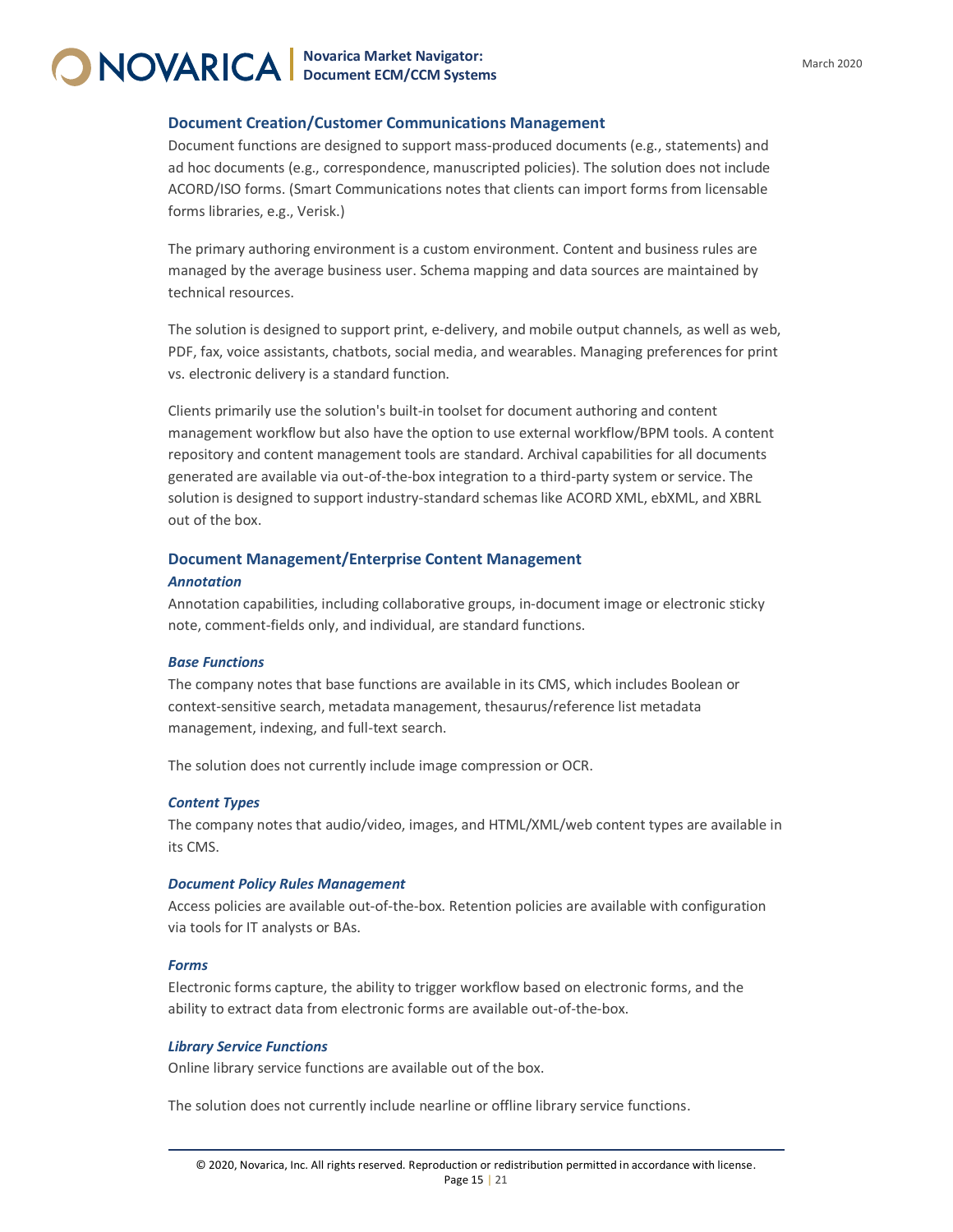

#### *Scan Functions*

The solution has the option to insert barcodes into any type of communication.

The solution does not currently include QR code or optical mark scan functions.

#### *Use Cases*

The solution does not currently include storage and indexing of incoming electronic content, scanning and indexing incoming paper, or OCR recognition.

#### *Workflow and BPM*

Workflow visualization is available via out-of-the-box integration to a third-party system or service.

The solution does not currently include aggregate/link documents for tracking purposes, trigger process based on document metadata, or BPEL support.

### **Screenshots**

Smart Components Drag-n-Drop

|                          |                      | <b>Templates</b> $\rightarrow$ Projects                                                                                                                                                                                          |                                                    |                        | $\alpha$         |  |
|--------------------------|----------------------|----------------------------------------------------------------------------------------------------------------------------------------------------------------------------------------------------------------------------------|----------------------------------------------------|------------------------|------------------|--|
|                          |                      | BD-FNOL O A R<br>< Dashboard                                                                                                                                                                                                     | Q Preview                                          | Save 1                 | Publish <b>O</b> |  |
|                          |                      |                                                                                                                                                                                                                                  |                                                    |                        |                  |  |
|                          | $\qquad \qquad \Box$ | $\lt$ $\theta$<br>╝<br>Policyholder<br>[FirstName] [LastName]<br><b>Policy Number</b><br>[PolicyNumber]<br>Insert<br><b>Policy Period</b><br>[startDate] - [EndDate]<br>Policy Type<br>[Type]<br>Structure<br>Drag into template | 雨<br>$\overline{111}$<br>Components Shared Content | $\ddot{+}$<br>$\equiv$ | Α<br>Enclosures  |  |
| $\overline{\cdot}$       |                      | 6<br>Accordion 1 (accordion)<br>Hero                                                                                                                                                                                             |                                                    |                        |                  |  |
| $\frac{1}{\sqrt{2}}$     |                      | Carousel<br>YouTube 1<br>Googlemap                                                                                                                                                                                               |                                                    |                        |                  |  |
|                          |                      | Carousel 1 (carousel)<br>Youtube                                                                                                                                                                                                 |                                                    |                        |                  |  |
| $\ddot{\phantom{0}}$     |                      | Twitter<br>$\phi_{\odot}^{(0)}$ Facebook 1 (facebook)<br>Instagram                                                                                                                                                               |                                                    |                        |                  |  |
| $\overline{\phantom{a}}$ |                      | Facebook<br>$\frac{1}{2}$ Instagram 1 (instagram)                                                                                                                                                                                |                                                    |                        |                  |  |
| V                        |                      | <b>Accordion</b><br>Twitter @{customerID} this is your link: {session_link} (twitter)<br>Accordion-Item                                                                                                                          |                                                    |                        |                  |  |
| ×                        |                      | Image-With-Caption<br>[] Address 다                                                                                                                                                                                               |                                                    |                        |                  |  |
| $\vert$                  |                      | Shared Content: Letter Address Block                                                                                                                                                                                             |                                                    |                        |                  |  |
| $\vert \cdot$            |                      | [] Communication Salutation 日                                                                                                                                                                                                    |                                                    |                        |                  |  |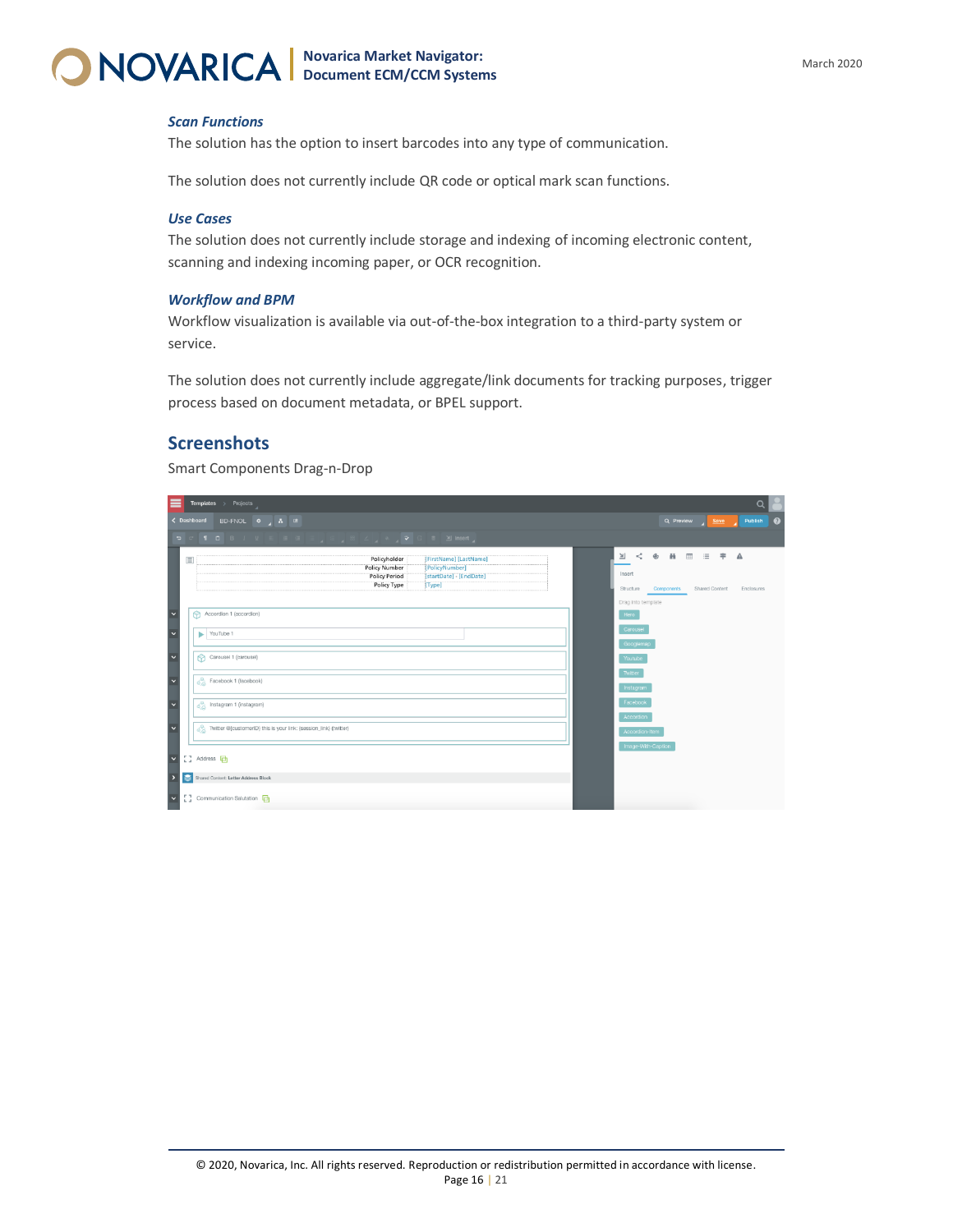

Insurance Claims Example

| Templates > Projects                                                                                                                                                                                                                                                                                                                                                                              |                        |                                                         |
|---------------------------------------------------------------------------------------------------------------------------------------------------------------------------------------------------------------------------------------------------------------------------------------------------------------------------------------------------------------------------------------------------|------------------------|---------------------------------------------------------|
| BD-FNOL 0 A R<br>< Dashboard                                                                                                                                                                                                                                                                                                                                                                      |                        | Publish<br>Q Preview<br>Save                            |
| $\mathfrak{p} \ \subset \ \P \quad \mathfrak{g} \quad \mathfrak{g} \ \perp \ \mathfrak{h} \ \ \leqslant \ \ \mathfrak{g} \ \ \mathfrak{g} \ \ \equiv \ \ \lrcorner \ \ \mathfrak{g} \ \ \perp \ \ \lrcorner \ \ \mathfrak{g} \ \ \perp \ \ \lrcorner \ \ \mathfrak{g} \ \ \text{or} \ \ \mathfrak{g} \ \ \text{or} \ \ \mathfrak{g} \ \ \text{for} \ \ \mathfrak{g} \ \ \text{and} \ \ \lrcorner$ |                        |                                                         |
| $\overline{\mathbf{v}}$<br>[그 Content Body 단                                                                                                                                                                                                                                                                                                                                                      |                        | ■ Ⅲ 三<br>$\lt$<br>$\oplus$<br>丰<br>꾓<br>А               |
| Choice List                                                                                                                                                                                                                                                                                                                                                                                       |                        | Insert                                                  |
| How were we contacted? (Required Single Selection)                                                                                                                                                                                                                                                                                                                                                |                        | Structure<br>Components<br>Shared Content<br>Enclosures |
| 圖<br><b>Incident Information Report</b>                                                                                                                                                                                                                                                                                                                                                           |                        | Drag Into template                                      |
| The incident occurred on:                                                                                                                                                                                                                                                                                                                                                                         | [startDate]            |                                                         |
| The individual who reported the incident was:                                                                                                                                                                                                                                                                                                                                                     | [FirstName] [LastName] | For Each                                                |
| The total number of individuals involved in the incident was:                                                                                                                                                                                                                                                                                                                                     | <b>TotalPeople1</b>    | <b>Choice List</b>                                      |
|                                                                                                                                                                                                                                                                                                                                                                                                   |                        | <b>Choice Relation</b>                                  |
| CustomerType equals Preferred                                                                                                                                                                                                                                                                                                                                                                     |                        | <b>Text Fragment</b>                                    |
| Shared Content: Courtesy Car                                                                                                                                                                                                                                                                                                                                                                      |                        | <b>Section</b>                                          |
| <b>Otherwise</b>                                                                                                                                                                                                                                                                                                                                                                                  |                        | Dynamic Shared Content                                  |
| $\epsilon$<br>Shared Content: Expenses Reimbursal                                                                                                                                                                                                                                                                                                                                                 |                        | <b>Dynamic Enclosure</b>                                |
|                                                                                                                                                                                                                                                                                                                                                                                                   |                        | <b>Overlay Form</b>                                     |
| If you think that any of the information we have is incorrect, or if you have any other concerns or questions, please don't hesitate                                                                                                                                                                                                                                                              |                        | <b>External Content Link</b>                            |
| to contact me at [Email], or on [MobilePhone] if required.                                                                                                                                                                                                                                                                                                                                        |                        |                                                         |
|                                                                                                                                                                                                                                                                                                                                                                                                   |                        |                                                         |
| Regards                                                                                                                                                                                                                                                                                                                                                                                           |                        |                                                         |
|                                                                                                                                                                                                                                                                                                                                                                                                   |                        |                                                         |

#### Preview Draft of Email Template

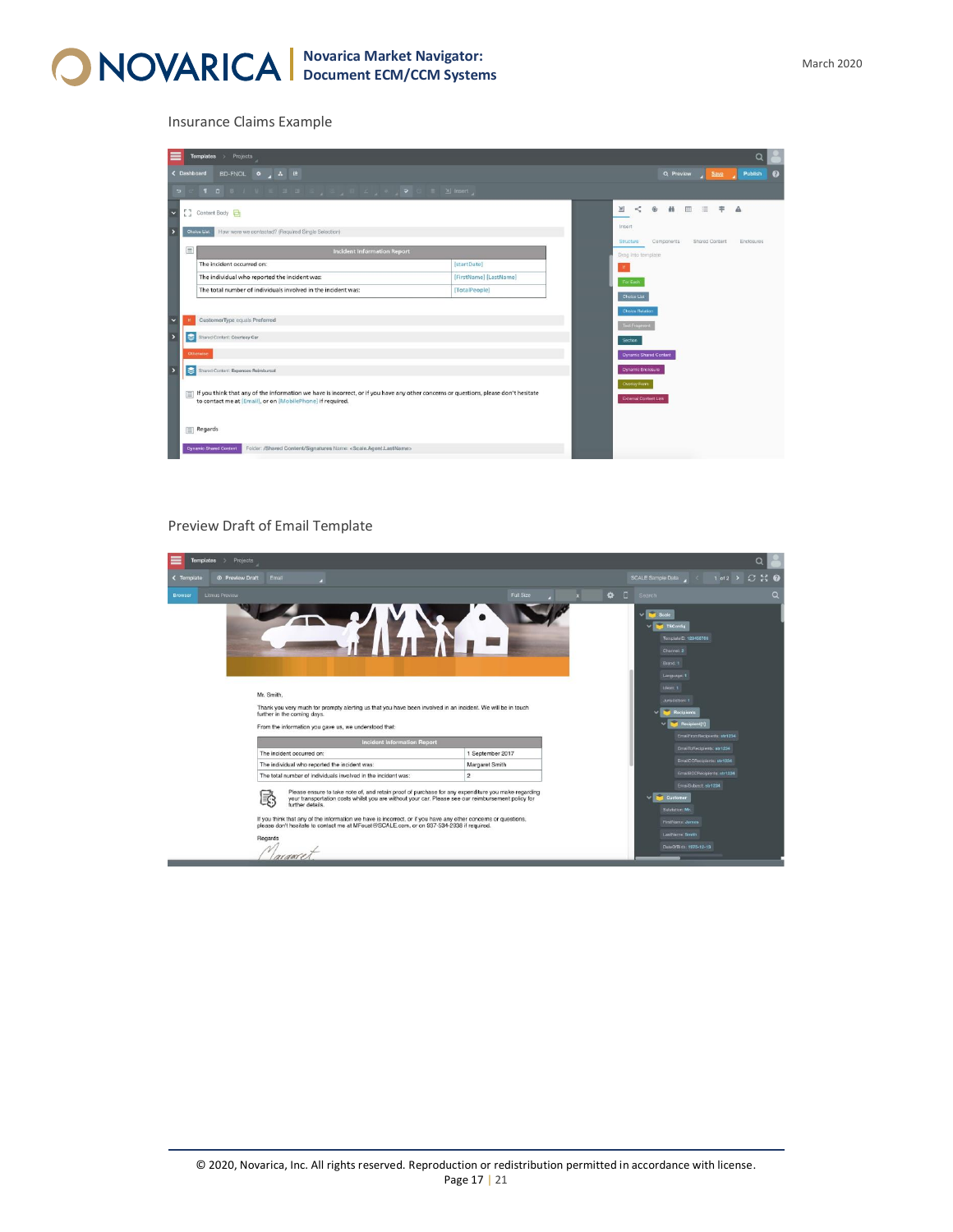

Available Template from within Guidewire for the Logged-In User

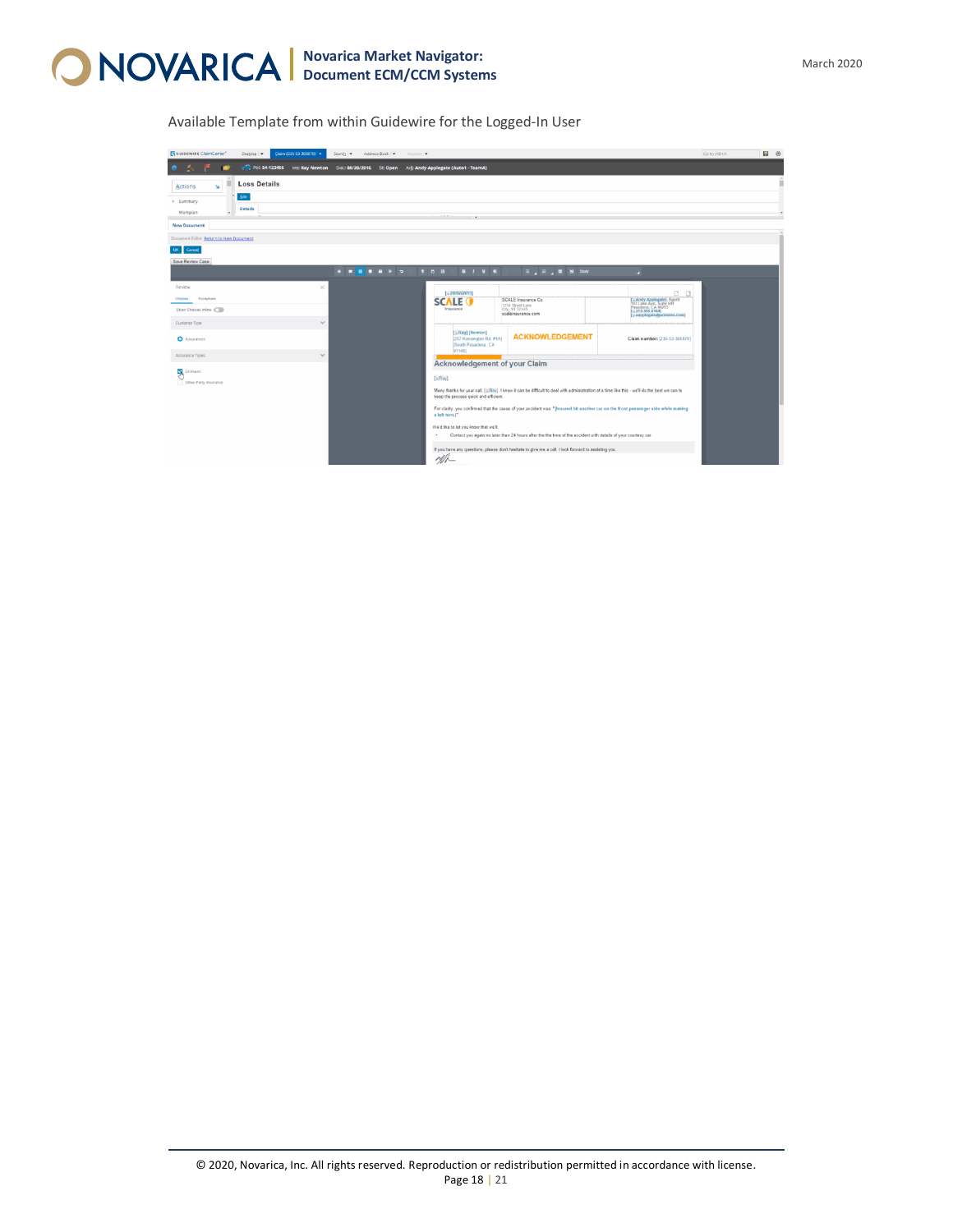### **CONCLUSIONS**

The document ECM/CCM vendor market provides many options for insurers, from established solutions in widespread use at insurers to newer entrants with innovative capabilities. Most vendors also have partnerships with leading policy administration system vendors that look to third parties to provide customer correspondence and other communication functions which they have not provided or have been limited in the past.

Many CCM solutions provide integrated capabilities for document management. Fewer standalone ECM solutions with an insurer focus are available due to market consolidation; carriers are considering horizontal solutions and platforms in use across various industry verticals.

CCM solution providers with insurance focuses are improving their cloud implementations along with their workflow and collaboration capabilities. They are planning new capabilities to leverage advanced technologies, including AI/machine learning and RPA. Also, as regulations on data security and privacy have emerged in recent years, vendors are staying current and helping insurance clients strengthen their compliance functions.

Novarica recommends that insurers looking at these systems focus on the following steps:

- Spend time defining the vision for the organization and future-state workflow expectations. These discussions are essential for creating a common understanding of the reasons for and expected benefits of new systems.
- Review the options to implement by product, core administration systems, or line of business to ensure that the organization positions the project team (and their expectations of the project) for success.
- Choose the team for selection and implementation carefully. It requires a named business leader capable of defining and communicating the future-state vision as well as a knowledgeable team that is accountable for the success of the project.
- Develop a short-list of critical requirements that are differentiators essential to enabling the future state.
- Narrow the overall market to a short-list of five to seven vendors based on the capabilities of those vendor solutions.
- Structure information requests with pre-defined scoring criteria. Determining scoring criteria in advance will prevent individuals from becoming enamored with capabilities that may not be relevant to the organization's future state.
- Conduct structured demos with at least three vendors to enable side-by-side comparison of all critical features.
- Negotiate with two finalists to conduct a proof-of-concept or acceptance period project.

Nearly all carriers implement CCM solutions in the cloud or SaaS; some opt for hybrid onprem/cloud environments. Many are considering cloud-based implementations of ECM and document storage solutions. Novarica recommends that organizations evaluate cloud implementations critically—including evaluations of service levels, security, and client experience as part of the process.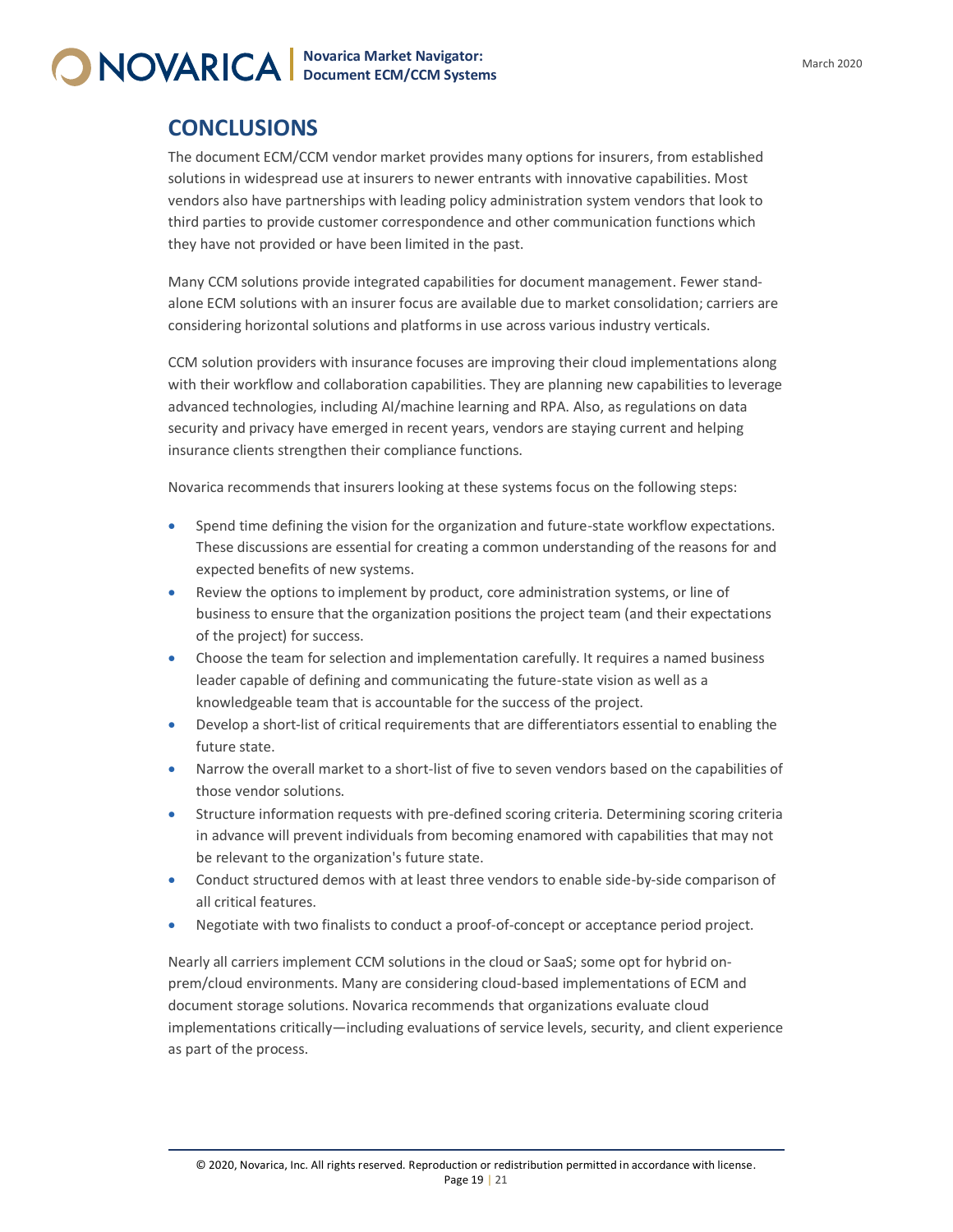### <span id="page-19-0"></span>**NEXT STEPS AND RELATED RESEARCH**

- Contact Novarica a[t client-support@novarica.com](mailto:client-support@novarica.com) to discuss this topic.
- Read related reports:
	- *[Novarica Insurance Core Systems Map](http://novarica.com/insurance-core-systems-map/)*
	- *[Novarica New Normal 100:Digital, Data, and Core Capabilities for Life/Annuity Insurers](https://novarica.com/novarica-new-normal-100-digital-data-and-core-capabilities-for-life-annuity-insurers/)*
	- *[Novarica New Normal 100: Digital, Data, and Core Capabilities for Property/Casualty](https://novarica.com/novarica-new-normal-100-digital-data-and-core-capabilities-for-property-casualty-insurers/)  [Insurers](https://novarica.com/novarica-new-normal-100-digital-data-and-core-capabilities-for-property-casualty-insurers/)*
	- *[Property/Casualty Policy Administration Systems](https://novarica.com/property-casualty-policy-administration-systems/)*
	- *[Life/Health/Annuity Policy Administration Systems](https://novarica.com/life-health-annuity-policy-administration-systems/)*
	- *[Insurer IT Budgets and Projects 2020](https://novarica.com/insurer-it-budgets-and-projects-2020/)*

### <span id="page-19-1"></span>**ABOUT NOVARICA**

Novarica helps more than 100 insurers make better decisions about technology projects and strategy through research, retained advisory services, consulting, and special programs.

We serve clients in life/annuity/retirement, property/casualty, workers' compensation, and reinsurance. Our clients range from Fortune 100 insurers to small regionals and specialty companies. Although most of our clients prefer we keep their names confidential, a partial client roster includes Amica, AXA XL, GenRe, Grange, Hanover, Penn Mutual, Principal, ProSight, SECURA, SunLife, and more than 100 others.

Our senior team has direct experience as senior IT executives at firms including AIG, Arbella, AXA, Guardian, Liberty Mutual, MetLife, Marsh, Progressive, Prudential, Travelers, and others.

We publish frequent, independent, in-depth research on trends, best practices, and vendors. Our research projects are directed by our senior team and leverage our relationships with the more than 300 insurer CIO members of our Research Council. We conduct more than 2,000 conversations with insurer executives every year.

Our retained advisory services provide enterprise access to our research, unlimited phone and email consultations with our team, facilitated 1-on-1 conversations with other CIOs in our network, an annual trends and best practices workshop, and an optional annual IT strategy review.

Our consulting services include assessments, strategic blueprints and roadmaps, benchmarking, business process visioning, and vendor evaluation across digital, data/analytics, core systems, operating model, and innovation.

Our special programs include our Silicon Valley Innovation Tour, InsureTech Summits, Executive Leadership Development with Brown University, an online learning course in *Foundations of Insurance Technology Strategy*, and more.

More information a[t https://novarica.com](https://novarica.com/)